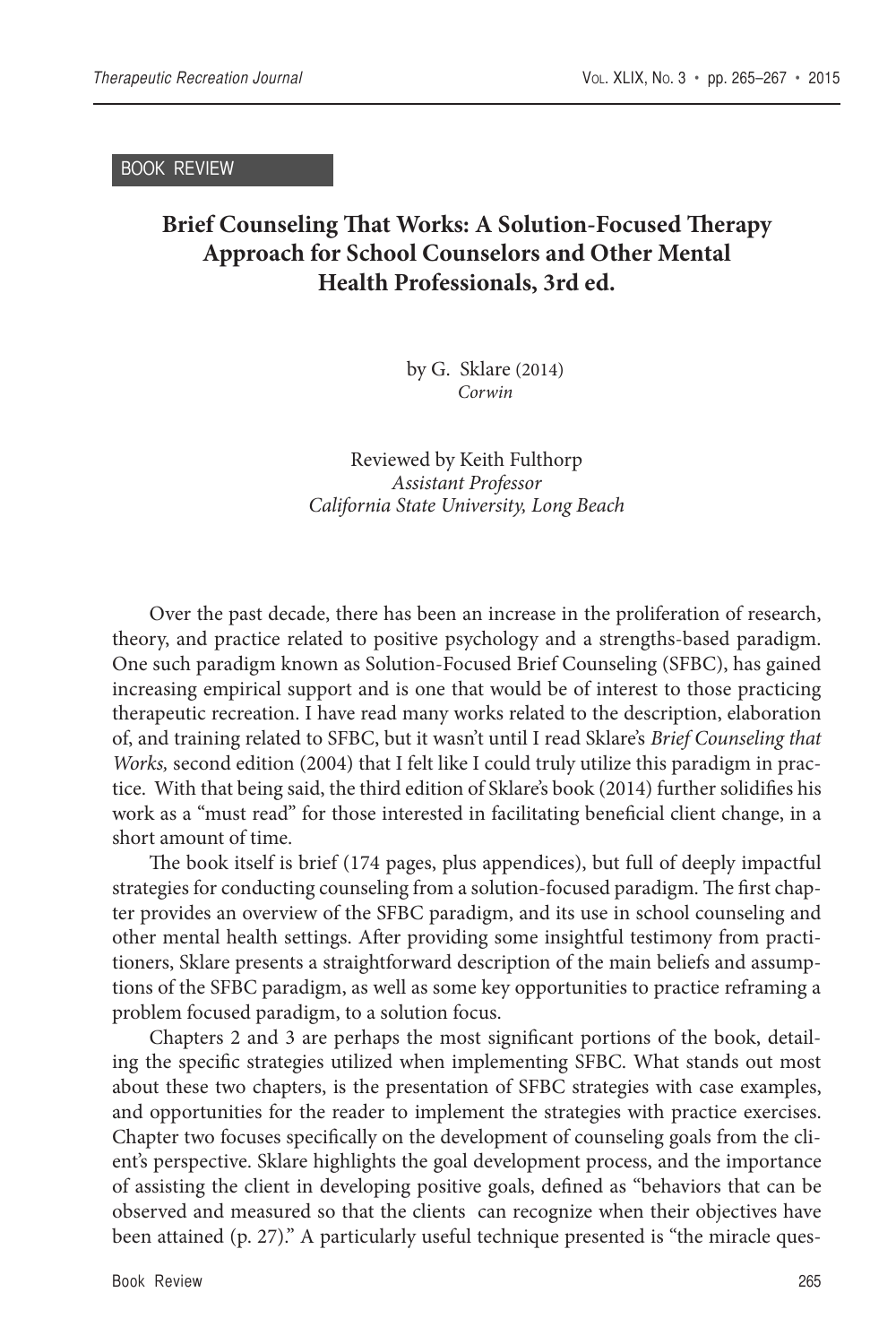tion" and its variations, to help elicit client developed positive goals. Inherent in the discussion of positive goals, is the notion that goals must be related to what clients can do, not what clients report wanting others to do. The latter Sklare defines as negative goals, which include client goals related to the absence of something, an unrealistic goal, a goal where others have to change, or a goal that is otherwise harmful. In each case, strategies are presented with example cases that illustrate how counselors can help clients form positive, behaviorally specific, action-oriented goals.

Chapter 3 presents some more traditional SFBC techniques, all aimed at helping clients refine goals and develop solutions to the challenges that brought them in to counseling. These techniques include seeking exceptions to problems, mindmapping, accepting ownership of successes, cheerleading, scaling, overcoming obstacles to success, and constructing a counselor developed message that summarizes a counseling session for the client. As each technique stated above is presented, examples from case studies illustrate their use in a counseling setting, and the chapter concludes with more opportunities for the reader to attempt to move theory into practice.

Understanding key strategies and techniques utilized in SFBC is one thing; knowing how to implement them in practice is another thing altogether. Chapters 4, 5, and 6 provide a detailed description of what the strategies presented in Chapters 2 and 3 look like, across initial and subsequent counseling sessions, including a framework for each counseling meeting. Chapter 4 specifically details a five-step plan for an initial SFBC counseling session, from start to finish, along with a case example that includes client and counselor narrative. Chapter 5 highlights an abbreviated version of the SFBC framework aimed at decreasing the amount of time required for counseling, as well as increasing the pace at which clients achieve their goals, while Chapter 6 provides insights into conducting subsequent meetings. These chapters also include a framework complete with case vignettes and a reproducible note sheet to assist practitioners with each type of implementation (initial and subsequent meetings, as well as a condensed meeting).

The last two chapters of this edition of Sklare's book conclude with recommendations and example case studies for expanding the use of SFBC in school settings, with other therapeutic paradigms such as the sand tray technique, with guided imagery, and with mandated clients. Chapter 7 highlights an approach for working with clients who did not self-refer, and have an expectation for change provided by others (such as treatment facilities, school disciplinary teams, rehabilitation centers, detention centers, etc). For mandated clients, Sklare pairs the approach down to four steps: problem identification, goal formation (using strategies and techniques discussed in chapters two and three), exceptions or past successes and conclusion of the meeting. Chapter 8 briefly presents ideas and recommendations for implementing SFBC techniques in groups, classrooms, and parent-teacher-counselor conferences. Though some of these examples are school based, the strategies and techniques presented could be useful for implementation in a variety of therapeutic settings, including those within which recreation therapists work.

In addition to a variety of examples and opportunities for practice presented within each chapter, Sklare's book includes three appendices that provide further examples of the implementation of SFBC techniques, with opportunities to practice. Appendix A provides practice opportunities for developing behaviorally specific goals when clients